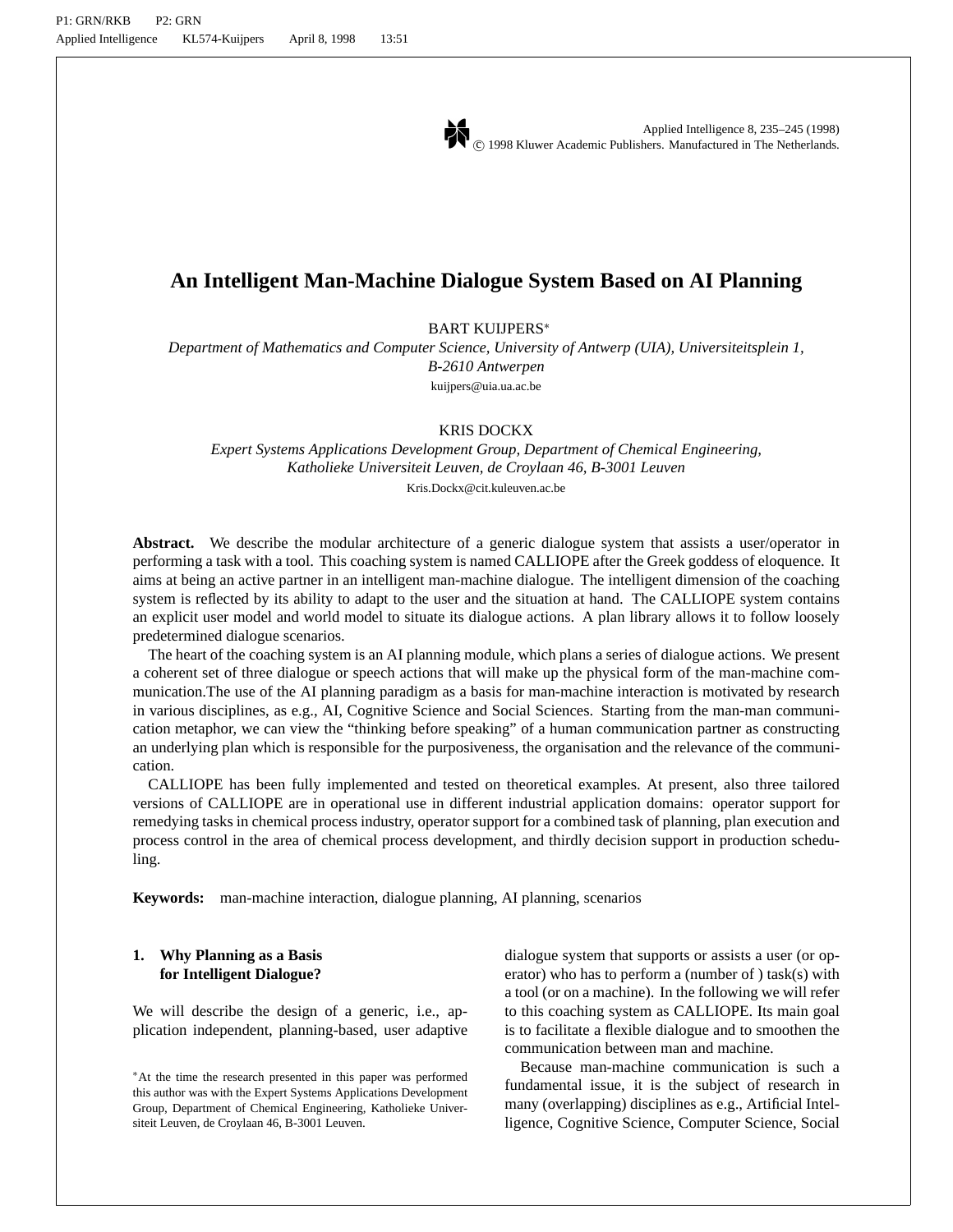Sciences, Philosophy, Pedagogy, and Ergonomics. Hence, there exists also a lot of controversy about the subject.

When we think about communication, we also have to consider the actions that constitute the communication, especially the coherence and understandability of these actions. In man-man communication, the communication partners think before they speak. This *thinking before acting/speaking* can be considered as underlying planning that orients the dialogue or the interaction towards a goal, gives the interaction a certain structure and adapts the dialogue to the context and to the communication-partner. So, in an intuitive way, we can see a plan as a "basis" for communication.

We now look at different motivations from different disciplines to use planning as a basis for man-machine communication.

In the past decades, "planning" and "problem solving" have received a great deal of research interest in the AI community. This research focuses on domain independent planning, without addressing directly problems of communication.<sup>1</sup>

Research on planning in AI has reached a certain maturity, the results are logically well founded, and a number of reliable paradigms for planning are available (see [25] for a survey of the field). Since planning is generally considered as a basis for intelligent behaviour, many systems in the recent AI history have been enhanced with planning capabilities to give them more intelligence and also more autonomy. So, AI planning gives us formally well founded paradigms to attack also problems concerning communication [5].

From Cognitive Science (see e.g., [14, 21]), a new approach to the problem of Man Machine Systems (MMS) has given new insights. In the old view on MMS, humans are forced to interact with the machine on the machine's terms. This is not merely inconvenient. More importantly, because it is an unnatural mode of interaction, it is the primary cause of human errors. Now, Cognitive Science looks at MMS as systems which produce intelligent actions, in the sense that they are goal oriented, adaptive, and that they use knowledge about themselves and their environment to replan their actions. An important idea is that by carrying a model of its environment and its user, the system is able to try out various alternatives, to conclude which is the best, to react to future situations before they arise, to utilise the knowledge of past events in dealing with the present and the future, and in every way to react in a much fuller, safer, and more competent manner to

emergencies. This point of view is very similar to the AI point of view on planning. Furthermore, the concept of "user model" is introduced as an incorporated part of the MMS program mode.

In [24], Suchman, Suchman gives a correction to the above views on interaction, which are all heavily based on an underlying planning paradigm. Instead of viewing plans as the basis for the interaction she looks at plans merely as (weak) resources for interaction. She views goal-oriented actions always as being "situated" (see the introductory Turkese fisherman's story in [24]). As projective and retrospective accounts of action, plans are themselves located in the larger context of some ongoing practical activity. Since the context is subject to a continuous change and since the context of an action can never be anticipated completely, actions have to be considered in their very concrete context. A plan can therefore, at best, be seen as a (weak) basis for the concrete "ad hoc" activity.

For the reasons mentioned above, it is best to start from a vaguely formulated plan that is only completed during execution. In the AI community, this approach to planning is referred to as "planning and execution". Replanning after unforeseen events and reactivity of planning systems are also to be located in this area of research. Human errors are an example of unforeseen events. They become an increasingly important issue in contemporary systems. Rasmussen argues that human errors should not be avoided, but systems should be designed in such a way that human errors are absorbed [21]. The above presented views are incorporated in CALLIOPE and are summarised in Fig. 1.

Our research can be situated in the larger body of work on *communication planning* and also deals with issues like plan recognition, intentions in communication, and theories and pragmatics of speech acts. A standard reference is [5]. We also refer to the work of Grosz and Moore and references therein [12, 17].



*Figure 1.* Three approaches to intelligent dialogue and their links.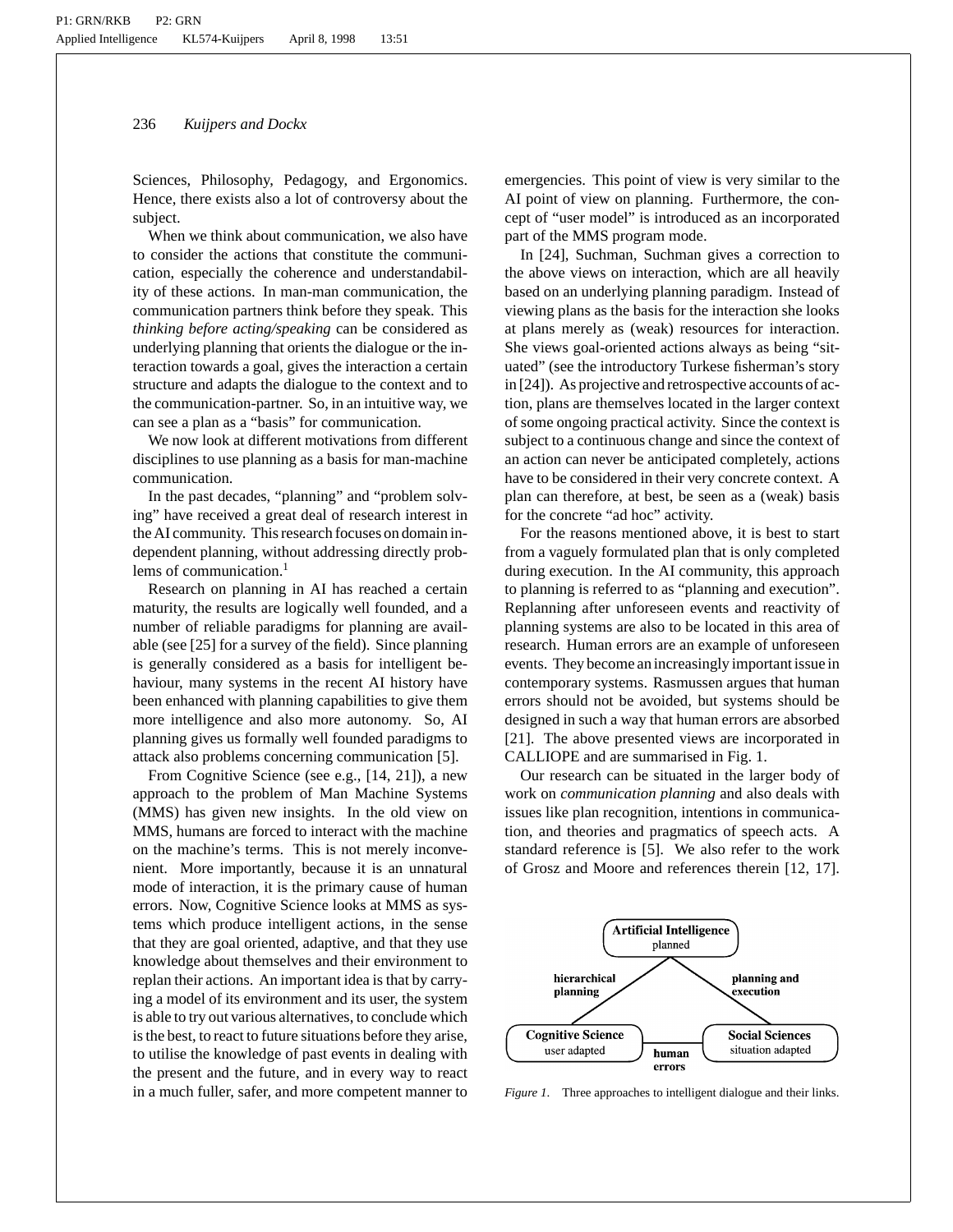Since our objectives are narrowed by our focus on *task-oriented dialogue*, the main issues addressed in the above mentioned fields are, however, not our primary subject but rather our inspiration. The focus on task-oriented dialogue is motivated by the applications we envisage for CALLIOPE. These applications are mainly situated in the area of chemical process control and production planning and scheduling where operators have to perform a number of tasks to obtain a desired state of the plant or to achieve certain production goals. In this sense, our work is closer related to the development of intelligent help systems and intelligent tutoring systems (see e.g., [13, 19, 20, 27]). From a planning point of view our main interest is in applications which require a tight integration between plan generation and plan execution. Our work is also situated in between open-loop AI planning and reactive planning. In this respect we refer to the work of Kambhampati and Musliner [15, 18].

The remainder of this paper is organised as follows. In Section 2, we describe the modular architecture of our planning-based, user and situation adapted dialogue system CALLIOPE. In Section 3, we look in more detail at the three speech or dialogue actions that constitute the (physical) realisation of the dialogue system: the so-called I.I.I.-system. In the following section, we look at an example of CALLIOPE in a real world application, taken from a remedying task in chemical process industry, and we discuss some further features of the system. In Section 5, we discuss the implementation and use of CALLIOPE in different applications. The final section summarises the key ideas incorporated in CALLIOPE.

## **2. Modular Architecture of the Intelligent Dialogue System**

In this section, we describe the architecture of CAL-LIOPE. The main functionality of the system is to assist or coach a user/operator in performing a task with some physical tool. This is accomplished by conducting an intelligent dialogue with the operator. The communication between CALLIOPE and the user consists of two phases.

In a *first phase*, the task or tasks are determined through a question and answer (Q&A) session. For our generic implementation of CALLIOPE the Q&A phase is completed by the user/operator by giving the system a complete description of the physical world that he wants to achieve. This is done by supplying the

system in a declarative way with a number of *facts* that completely describe the desired world state. Because computer systems are limited in their sensory perception of the physical world the user is also asked to supply the system with additional data about the state of the current world. According to Suchman this inability of systems to monitor their physical environment and their "situation" constitutes one of the main differences between normal human communication and man-machine communication [24].

For the application-tailored versions of the system we have made this Q&A more application-dependent, more smooth and more user-friendly. For one particular remedying application in a chemical production plant, for instance, where malfunctioning systems have to be brought back to their normal functioning state or where emergencies like fires have to be dealt with, this Q&A can be considered as a diagnosis phase [6].

We have implemented this diagnosis task in such a way that the user/operator is also used as a sensor to the physical world. He is asked to answer a number of multiple-choice questions concerning visually observable facts (smoke, no smoke, fire, etc.) and to provide the system with a number of parameters he can read from control panels (pressures on pipes, temperatures of vessels, etc.). For this particular application, these inputs are given to an expert system which returns a number of possible and probable causes and a series of tasks to remedy the emergency at hand. The successful completion of these tasks are the objectives for the second phase.

For a production planning and scheduling application, we have implemented the Q&A as a module where the user can input new production orders. These consist of product identifiers, custumor identifiers, amounts, due dates and priority rankings. The added production orders determine the optimal schedule that the system has to help to achieve in the second phase of the dialogue. Also here the user has the opportunity to give the system additional information about the current state of the physical environment (e.g., unforeseen maintenance, altered personnel availability).

At the end of this Q&A phase the goals of the *second phase* of the interaction, where the user becomes an operator who wants to achieve the goals specified in the first phase, are determined and fixed. In the second phase, CALLIOPE behaves more or less like a human *coach*: it gives instructions, explanations (it helps), and asks the user/operator to provide it with information.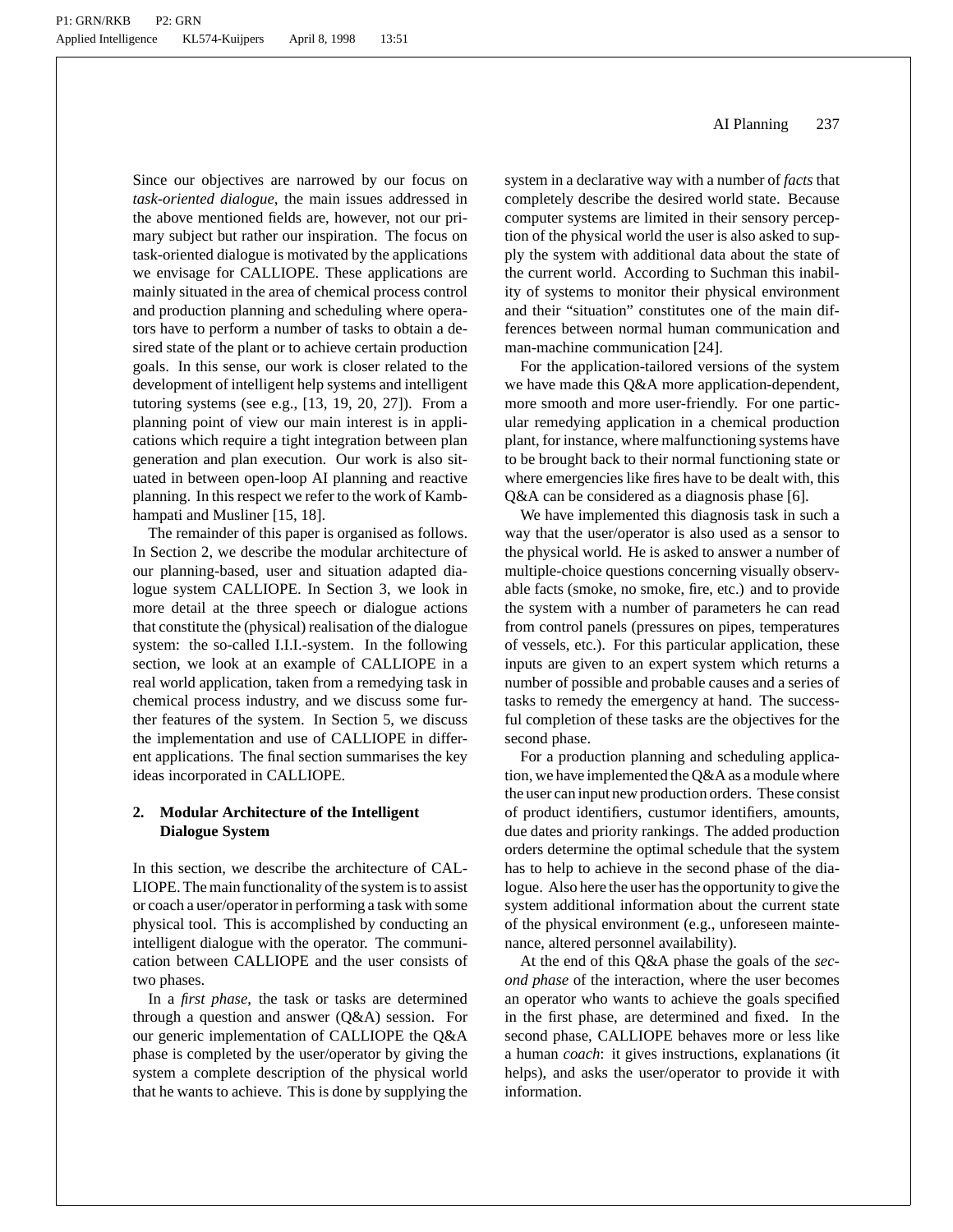

*Figure 2*. The modular architecture of CALLIOPE in its physical environment.

We remark that, as a consequence of the particular AI planning paradigm that we have adopted in CALLIOPE, the above two phases do not need to be strictly separated. Interleaving the goal determination phase with the goal satisfaction phase is perfectly possible in our approach. The latter is in particular supported by using the user as a physical sensor of CALLIOPE (see modular description of the CALLIOPE architecture). In the following description, however, we assume that the first phase has already been completed and that the goals of the coaching session are known to the system.

As a guide for the description of CALLIOPE we will use Fig. 2 which depicts the overall structure of the system and its physical environment. The design of the system is highly modular, mainly because CALLIOPE aims to be generic.

• *Tools* are part of the physical environment of the system. A tool may, in this context, be any physical device with which an operator can perform a task. Examples of tools are control systems, plumber tools, intelligent or conventional computers and their interfaces. We will refer to the combination of a tool and one of its possible functionalities as the *application*. CALLIOPE, as a generic coach, has a wide range of possible functionalities on a wide range of tools.

• The *user*/*operator* is the other component of interaction that resides outside CALLIOPE. Examples of operators in the applications we envisage for CALLIOPE are chemical plant operators, plant engineers, production managers, and sales managers.

We now describe the different modules of **CALLIOPE.** 

• The central module of the CALLIOPE system is the *dialogue planning module*. This module contains the engine of the intelligent dialogue system. To go into more detail we need to explain how this engine works and how it determines the way in which time proceeds for the entire system. The dialogue planning module is essentially a domain independent, hierarchical, nonlinear (AI) planning system, which gives the possibility to interleave planning, execution and monitoring. In this module we avoid the frame problem through the STRIPS assumption [9]. Other assumptions correspond to the assumptions made in TWEAK [4]. In CALLIOPE, the planning module consists of a simplified version of the planning shell IPEM [2]. IPEM is an acronym for Integrated Planning, Execution and Monitoring. IPEM traverses a search space of partial plans (plans with flaws) by sequentially improving (i.e., by fixing the flaws of) an initial plan.

A *scheduler*is at the heart of the system. This scheduler is the internal clock of CALLIOPE and is depicted in Fig. 3. It determines the problem solving strategy by deciding which flaw has to be put highest on its agenda, i.e., which flaw has to be fixed next. An example of a flaw in a partial plan of IPEM is "unexecuted action *A*". This flaw can be fixed by executing action *A*.



*Figure 3*. The dialogue planning module of CALLIOPE.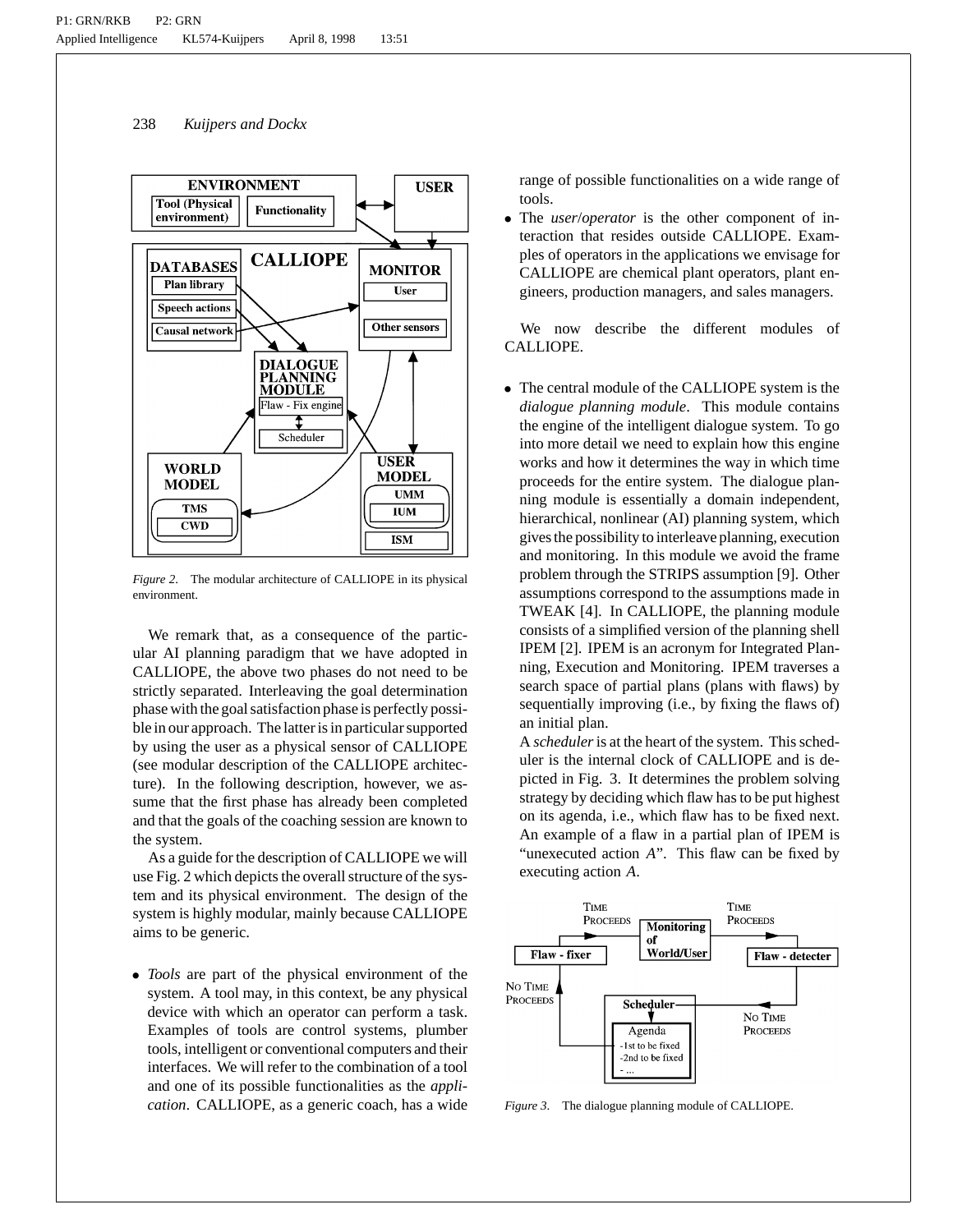The scheduler receives input from the *flawdetection component*, which scans the partial plan at hand for flaws. The scheduler updates its *agenda* with the newly received input, and sends the top flaw to be fixed to the flaw-fixing part of the engine. The *flaw-fixing component* is responsible for the execution of the fixes, and, therefore, also for the execution of actions. An important example of a flaw that may have to be fixed is an unexecuted dialogue action. This can be fixed by the physical presentation of dialogue or speech actions to the user. During this three-step process of the planning component CALLIOPE has no contact with the outside world, which by assumption remains unchanged for the system. Therefore, we mark this physical period of time during which nothing changes for CALLIOPE as "no time proceeds" in Fig. 3.

- The period in which time does proceed is characterised by *monitoring* the physical environment of the system. CALLIOPE has at its disposal a number of monitors on the physical world, one of which is its human user/operator. Other sources of information are physical sensoring devices. Especially in remedying applications, the operator is used as a sensor to the physical world, where he has to provide observable facts to CALLIOPE. In these applications, other sensors are, for instance, the process computer of a chemical plant which can, at fixed intervals, send updates of certain physical parameters, like temperatures and pressures, to the system. The realisation of the user as a sensor on the world is explained in more detail in Section 3, where we focus on the concretisation of the dialogue, and the way in which the dialogue system communicates with the human user.
- These monitored observations are transferred to the *World Model* where they are recorded. It is this model that notifies the planning component of possible changes in its view on the world. The system's model of its environment is updated by newly observed facts that are passed to the World Model. The sensored data are transferred by the physical sensors or by the user to the *Current World Description* (CWD) which is a database of facts about the world that are stored in a declarative, Prolog-like, way. At any time the CWD consists of a list of facts. A causal network enhances the pool of monitored facts by deriving unmeasurable consequences from the sensored data. Typically, a causal network is a set of application-dependent rules. A Truth Maintenance

System (TMS) makes sure that the CWD database remains consistent. The CWD is only updated with monitored data and can therefore be used to verify if instructions that were given to the operator have been successfully executed by checking if the expected results of the instructions have been observed.

• For the part of the *User Model* an analogous process takes place. For our example applications there are typically several users involved. In chemical process industry, these users are the operators that fill the different work-shifts during a day. The skills and the experience of these users varies, as some operators are novices while others are very experienced. Therefore, the behaviour of CALLIOPE is tailored to the user/operator at hand. For each user known to the system, an *Individual User Model* (IUM) is maintained. This IUM contains data about the user's capability to perform specific tasks, his experience in performing certain operations, about his skills and his knowledge of certain physical facts. His experience in performing certain tasks is, for instance, determined by his success-rate in performing equal or similar tasks in the past. When, for instance, an operator has informed the system of a physical fact *A* (how a user can do this is explained in the following sections) the IUM's belief that this particular user knows *A* is very high. The IUM's are also updated by monitored data in a similar fashion as the CWD is updated. Here again, the operators themselves are used as sensors (e.g., if they state that they do know some fact) and also the user's capability to execute given instructions is monitored. This is achieved by monitoring if the state of the physical environment that should have resulted from a given instruction is monitored within a reasonable time. If this happens, the User Model's belief that the user is capable of performing this instruction increases. Concretely, the IUM contains a list of numerical ratings which express CALLIOPE's belief in statements about the user's knowledge and skills. The IUM is updated during an interaction with monitored data and with additional information coming from other information sources (e.g., rules and stereotypes), that are at the disposal of the user modelling component. The user modelling component consists of a *User Model Manager* (UMM) and an *Information Sources Manager* (ISM), and it sends news to the planning module in the same way as the world description module does.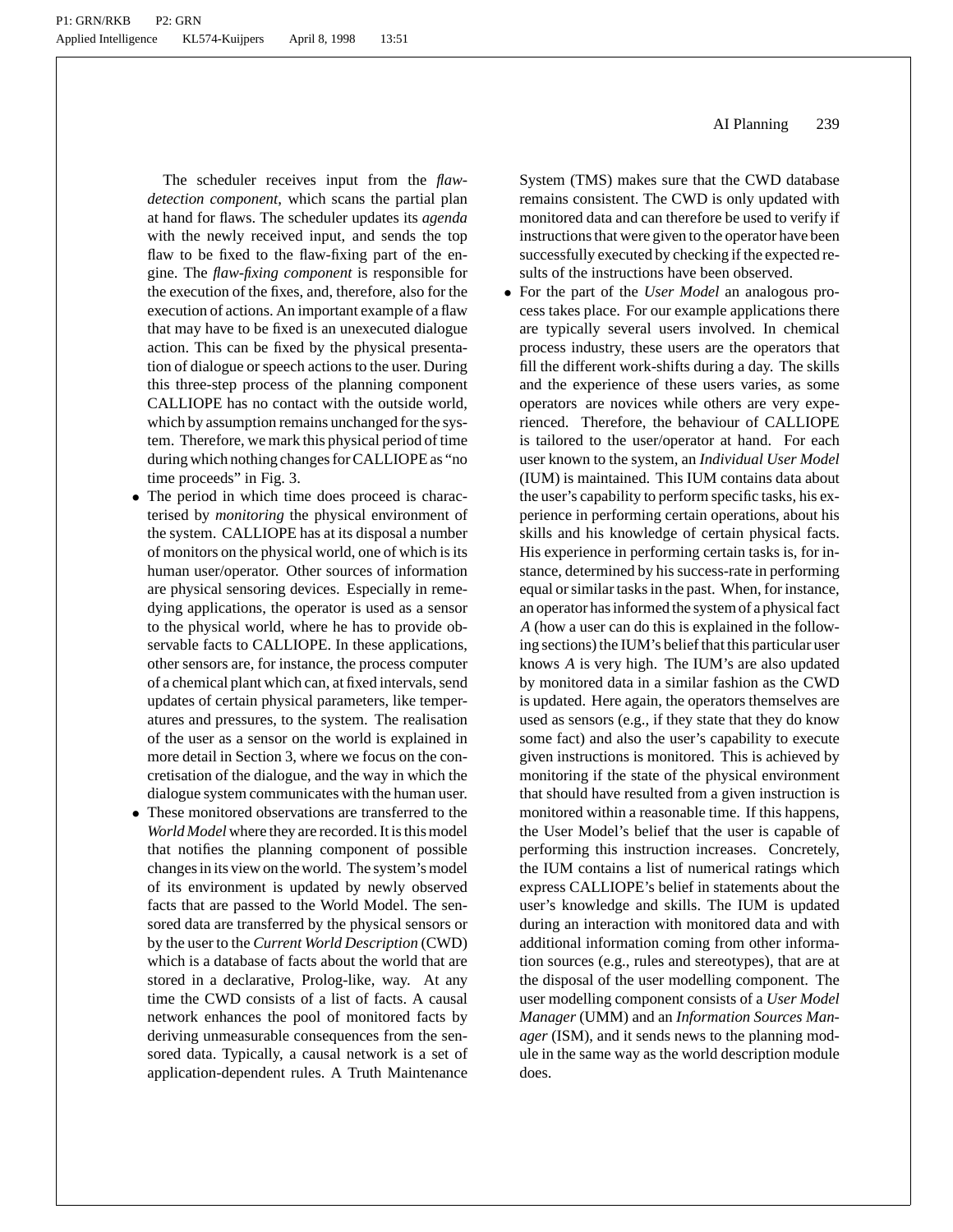• A final component of CALLIOPE is a set of three databases. The first is a library of *skeletal plans*. Skeletal plans are stored in a *plan library* and are used as scenarios, as will be explained further on in this section. Another database contains the three classes of*speech actions*. These will be discussed in more detail in Section 3. A third library contains a *causal network*. This library is largely applicationdependent.

We now return to the functioning of CALLIOPE. At the start of the second phase of the dialogue, when a task is determined for the user/operator to perform, this task is mapped on a *skeletal plan* taken from the plan library. Skeletal plans may be the result of logging previous sessions with CALLIOPE on the same application, or they may be predefined by the system's designer. Scenarios are typically application-dependent. The mapping of a goal on a skeletal plan is always possible since the plan library contains a very simple partial plan consisting of two actions. In the terminology of IPEM, this simple plan consists of the BEGIN action with the initial CWD as its effects and the END action with the goal state of the world, i.e., the tasks, as its preconditions. In some other cases, the skeletal plan might already contain some steps in the interaction.

After the first skeletal plan is loaded from the system's libraries, the planning module of CALLIOPE refines this partial plan taking the user/operator (e.g., his level of expertise, his skills, and his dialogue preferences) and the situation of the current world (e.g., the situational complexity, crisis or no crisis, and operator's errors) into account. Not all actions that the planning module plans result in a communication with the user/operator. In order to fix some partial plan flaws, however, the planning module plans *dialogue actions*.

For our implementation of the system we have chosen a set of three dialogue actions: *INFORM*, *INSTRUCT*,*INSTANTIATE*. In the next section, we will take a closer look at these dialogue actions which we refer to as the I.I.I.-system. The execution of speech actions triggers a procedure in the physical interface of CALLIOPE. Thus far, we have neglected the interface part of the system.

Of course, the CALLIOPE approach forces strong implications on the physical interface it needs. For this reason a *generic graphical interface* (GGI) has been designed [16]. Firstly, the interleaved planning and execution approach enhances the communication between the system environment and the user, and in particular it makes the GGI necessarily user-driven.

For instance, user actions should be allowed at any time, including in the course of the planning/execution. Secondly, the user model permits CALLIOPE to adjust the communication style and form of assistance during the session. Thus, the initial GGI might need to evolve significantly by changing both its appearance and its functionality. Dynamic configuration facilities and an interpreter are embedded into the GGI in order to secure its run-time adaptability to changing user models. We are not going into depth here, because it is of limited relevance to the problems discussed in this paper. For the sake of argument, we can simply assume that the execution of speech actions is a message appearing on a screen.

### **3. I.I.I.-Dialogue or Speech Actions**

In this section, we present a system of three dialogue or speech actions which correspond to the normal modes of speech: the declarative, the imperative and the interrogative mode. They are:

- **INFORM**,
- **INSTRUCT**, and
- **INSTANTIATE**.

CALLIOPE *informs* the user of facts that the user needs to know to be able to fulfill some task correctly or to achieve some subgoal. The system *instructs* the operator to perform certain physical actions or operations (this terminology motivates the name operator for a user). CALLIOPE uses the operator as a sensor to the world by asking him to *instantiate* the values of some parameters that are unknown to the system and that the system may need, e.g., to fix further flaws.

As argued in the Introduction, we need only a fragment of what is usually considered appropriate for a man-machine dialogue since we restrict ourselves to *task-oriented dialogue*. Therefore, these three speech actions suffice from the system's point of view. From the user's point of view, CALLIOPE can also handle user requests by simply adding them as goals to the goal state description.

We take a closer look at the anatomy of the three speech actions by using the graphical representation system introduced by Steel [23]. In the design and implementation of CALLIOPE, we use a representation based on predicates to describe facts and propositions in a declarative way concerning the world and the user.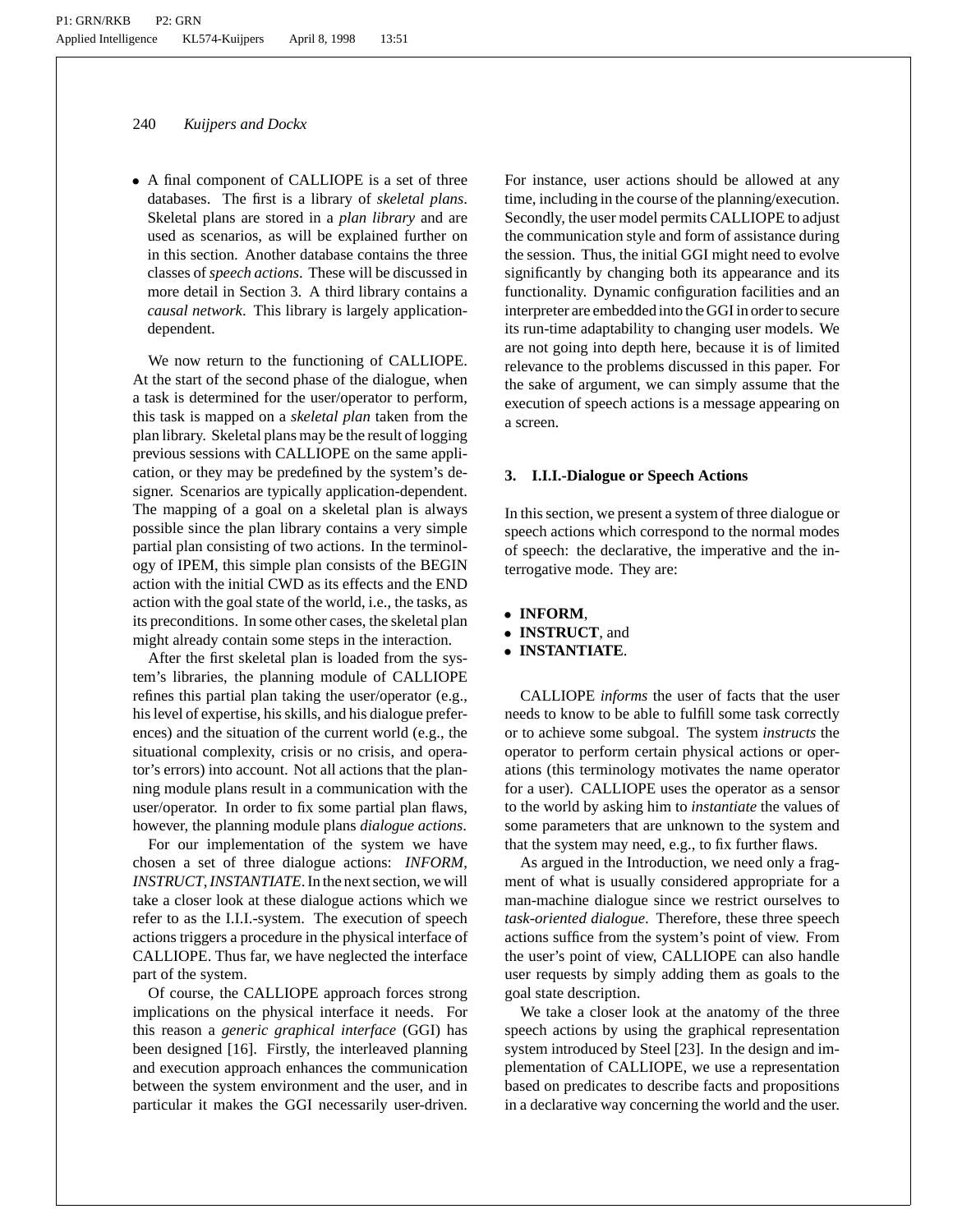

*Figure 4*. Most general graphical representation of an action.

Figure 4 specifies, in a graphical formalism, the partitioning of preconditions and effects of an action in application related propositions and user related propositions. Further in this section, we will focus on these preconditions and effects for the three dialogue actions. This graphical notation will also be used in the discussion of an example in the next section.

Figure 5 gives INSTRUCT, INFORM and INSTAN-TIATE in the notation of Fig. 4.

For the INSTRUCT action, a physical operation *Op* is instructed. The application related preconditions of such an action consist of the physical conditions to perform *Op*. If, for example, the instruction concerns the closing of a valve, an example of such a precondition may be *pressure*(*valve*) < 75. A user related precondition is a condition on the user/operator's knowledge and skills. An example is the fact that the user is supposed to know that the valve is a right-turn and not a left-turn valve. Application related effects of such an action include changes in the values of physical parameters. These changes are monitored by the user or by

the system's sensors and are passed to the CWD. User related effects are, for instance, the fact that the user's capability to close valves increases.

The system informs the user by means of the INFORM action of some application related fact *a*. Typical preconditions in this case are the fact that CALLIOPE, through its user model, believes that the user is ignorant of *a* but is capable of understanding it when *a* is presented to him. Another precondition is that the system believes that *a* is true, which means that *a* is in the CWD of the system. The information is presented to the user in a "professional language", i.e., a language which any user/operator that is active in the particular application domain is assumed to understand. Effects of an INFORM action only concern the user: the user model's belief that the user knows *a* will increase after the user has acknowledged the information contained in the INFORM action. Heuristics are used to adjust parameters in the IUM of the present user.

Before turning to the INSTANTIATE action we have to introduce two special constants (see [2]). *x*? denotes a constant value which is yet unknown to the dialogue planning system but which the dialogue planning system wants to retrieve by using the user as a sensor on the world and by letting him instantiate the exact value.  $x!$  is the variable  $x$  instantiated with a constant that is unknown until the execution of the plan action in which *x*? appears. The INSTANTIATE dialogue action is performed by the system when it wants to be informed by the user of some fact concerning its physical environment or concerning its user. Preconditions of this dialogue action concern the user's capability to know  $a(x!)$ . After the dialogue action is successfully completed, i.e., when the system has received the answer of the user, the system knows  $a(x!)$  and this is added to the CWD of the system.



*Figure 5*. Graphical representation of the I.I.I.-actions.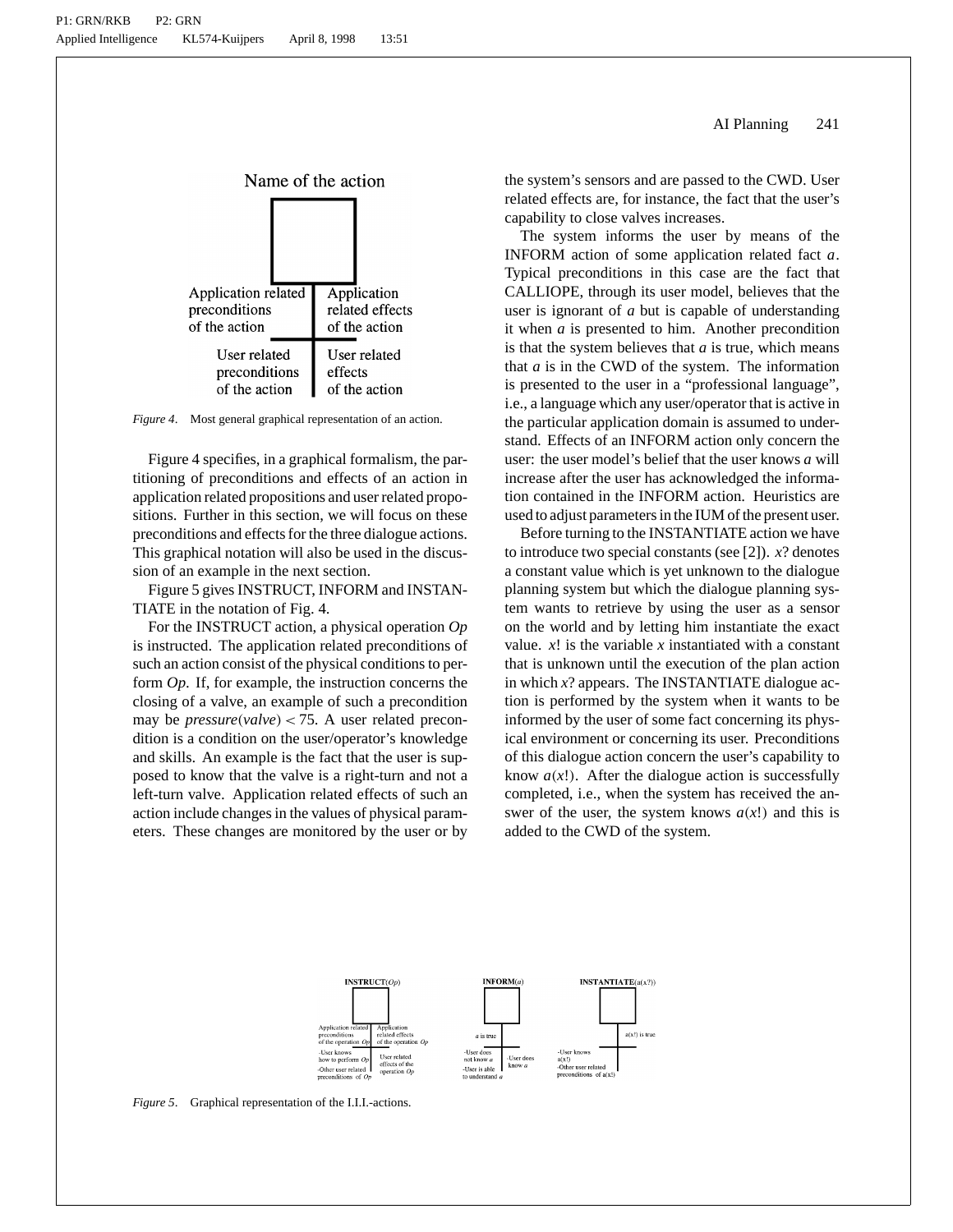

*Figure 6*. The example: a partial plan.

# **4. An Example Dialogue: Coaching an Operator in a Chemical Plant**

In this section, we illustrate the I.I.I.-formalism by means of a real-life example. The application is taken from a remedying task in a chemical process plant and the dialogue fragment we take as an example concerns the closing of a right-turn valve over  $g(p_{\text{value}})$  degrees, where  $p_{\text{value}}$  is the pressure of that valve. We first describe what happened before the situation in Fig. 6 was reached. CALLIOPE started to plan from an empty initial partial plan, i.e., an initial plan consisting of two actions only—BEGIN with the CWD as application related effects and the IUM as user/operator related effects, and END with the tasks to be completed as preconditions. The initial planning actions of CALLIOPE were guided by the fact that the actual pressure on the valve was (yet) unknown to the system. Therefore, an INSTANTIATE(valve-meter indicates a pressure of *s*?) was inserted in the partial plan. If the preconditions of this INSTANTIATE were supported by the CWD and IUM, planning the INSTANTIATE would have effectuated the support of one of the

two goals of the coaching session. As a second step INFORM  $(x \text{ is at } \text{loc}(x))$ —loc being a predicate that gives information about the spatial location was inserted, since the single precondition of this INSTANTIATE action was not supported by the IUM in the effects of BEGIN. For similar reasons, the **INSTRUCT**(operate valve  $g(r)$ ) has been inserted. After these planning steps, we arrive at the situation of Fig. 6: also the second goal is supported. In Fig. 6, all the executed actions have been marked grey. Obviously, at this stage only BEGIN is executed, since its effects coincide with the CWD at the beginning of the coaching session. In the situation depicted in Fig. 6, there are two possible continuations. If "operator knows how to operate valve  $g(r)$ " is in the current IUM (i.e., if this precondition is supported by the BEGIN action), the scheduler can decide to put the execution of INFORM( $x$  is at  $loc(x)$ ) at the top of its agenda (i.e., as the first flaw to be fixed). On the other hand, if "operator knows how to operate valve  $g(r)$ " is not in the IUM, a hierarchical expansion of INSTRUCT(operate valve  $g(r)$ ) is desired. The planner will replace the original INSTRUCT action by a sequence of three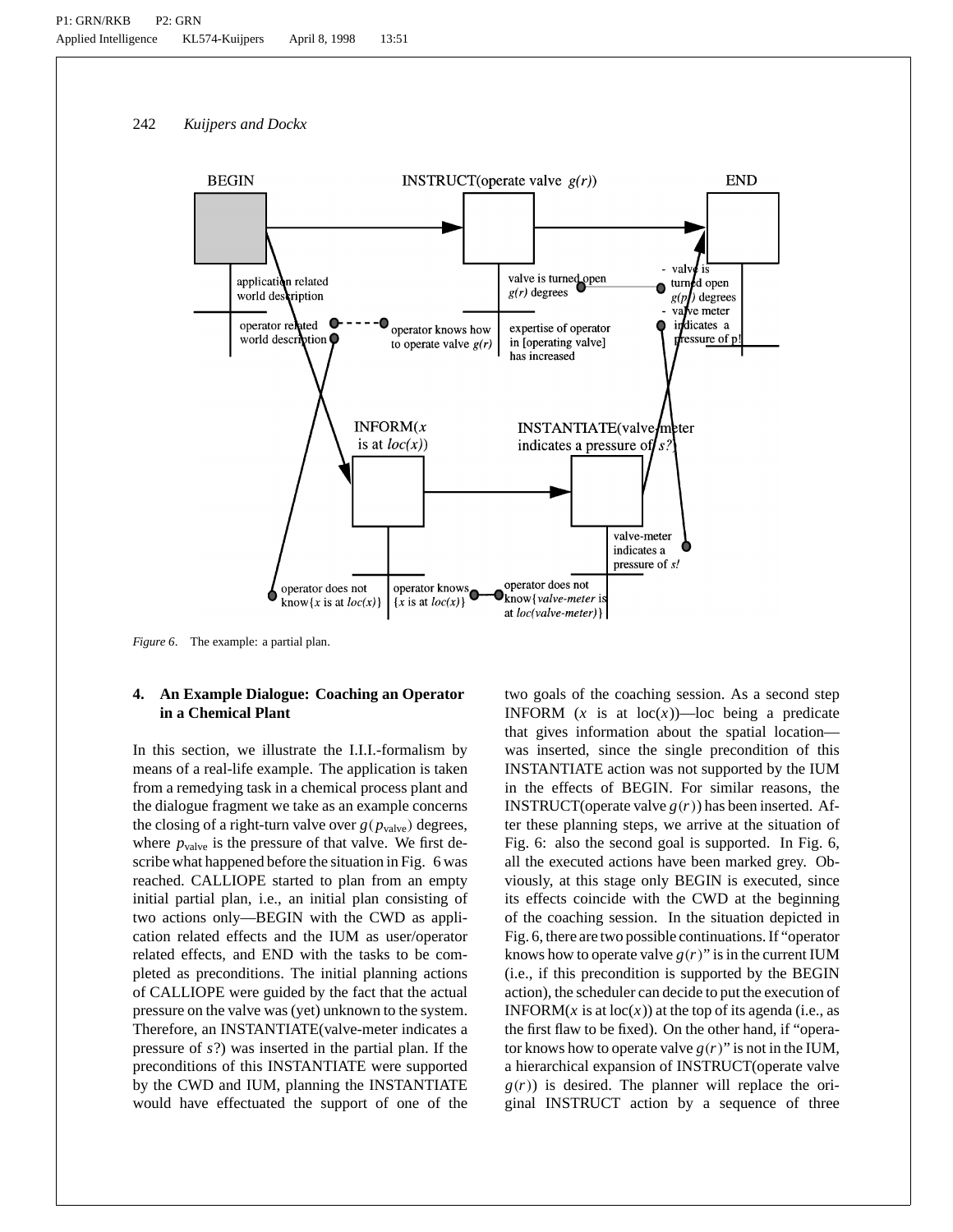

*Figure 7*. An hierarchical zoom on the INSTRUCT of Fig. 6.

INSTRUCTs. This hierarchical zoom-in is illustrated in Fig. 7 where the three INSTRUCT actions are shown that replace the INSTRUCT(operate valve  $g(r)$ ) of Fig. 6. Unsupported, user related preconditions of the type "operator knows how to perform *Op*" typically trigger hierarchical zooms. For more details of this mechanism of hierarchical expansions we refer to [2].

When the INSTRUCT(put-gloves-on) action has been executed successfully, the operator is presented with the INSTRUCT(release-safety-pin) dialogue action. If at this point the operator fails to unlock the safety-pin, CALLIOPE will detect this human error, e.g., because "safety-pin is locked" will not be negated by any monitored data. This error will lower the numerical ratings expressing the belief of CALLIOPE in the user's ability to unlock safety-pins. This could have several consequences. Either CALLIOPE's confidence in the operator remains sufficiently high and the INSTRUCT(release-safety-pin) is simply repeated or an even deeper hierarchical expansion is warranted. For example, an INFORM(safety-pin is located at loc(safety-pin)) may be planned to increase the user's knowledge and skills.

#### **5. Implementation Issues**

#### CALLIOPE has been implemented in C.

To tailor CALLIOPE to an application, the empty databases (see Fig. 2) have to be filled with the appropriate knowledge. Because of its generality the CALLIOPE system can be used for different communication purposes: as a coach; a "on the job" training system in a real or simulated environment; an intelligent tutoring system; a consulting system; an intelligent interface; and as a help system.

We have tested CALLIOPE's performance and compared it to, e.g., the performance of IPEM in a block world environment. In these tests, CALLIOPE's libraries contained the block world environment and speech actions appropriate to guide a user to perform robot-like tasks in the block world. Compared to IPEM, the Sussman anomaly is solved instantaneously. The gain in speed in comparison to the shell IPEM is mainly due to employing a more or less fixed search strategy allowing only backtracking on the order of subgoals to be satisfied. Also, domain-dependent heuristics for determining primary effects of operators are used (see e.g., [10, 11]).

At present, three-tailored versions of CALLIOPE are in operational use in different application domains: operator support for remedying tasks in chemical process industry, operator support for a combined task of planning, plan execution and process control in the area of chemical process development, and thirdly decision support in production scheduling.

In the first application, CALLIOPE coaches operators of different expertise who have to perform manual remedying tasks in a chemical plant. This implementation is described in [6]. The example in Section 4 has been extracted from this application.

In the second application, the dialogue planning module of CALLIOPE has been tightly coupled with a tool that supports an operator in performing a combined task of planning, plan execution and process control. The planning module in this application has been augmented with the conjunctive use of constraint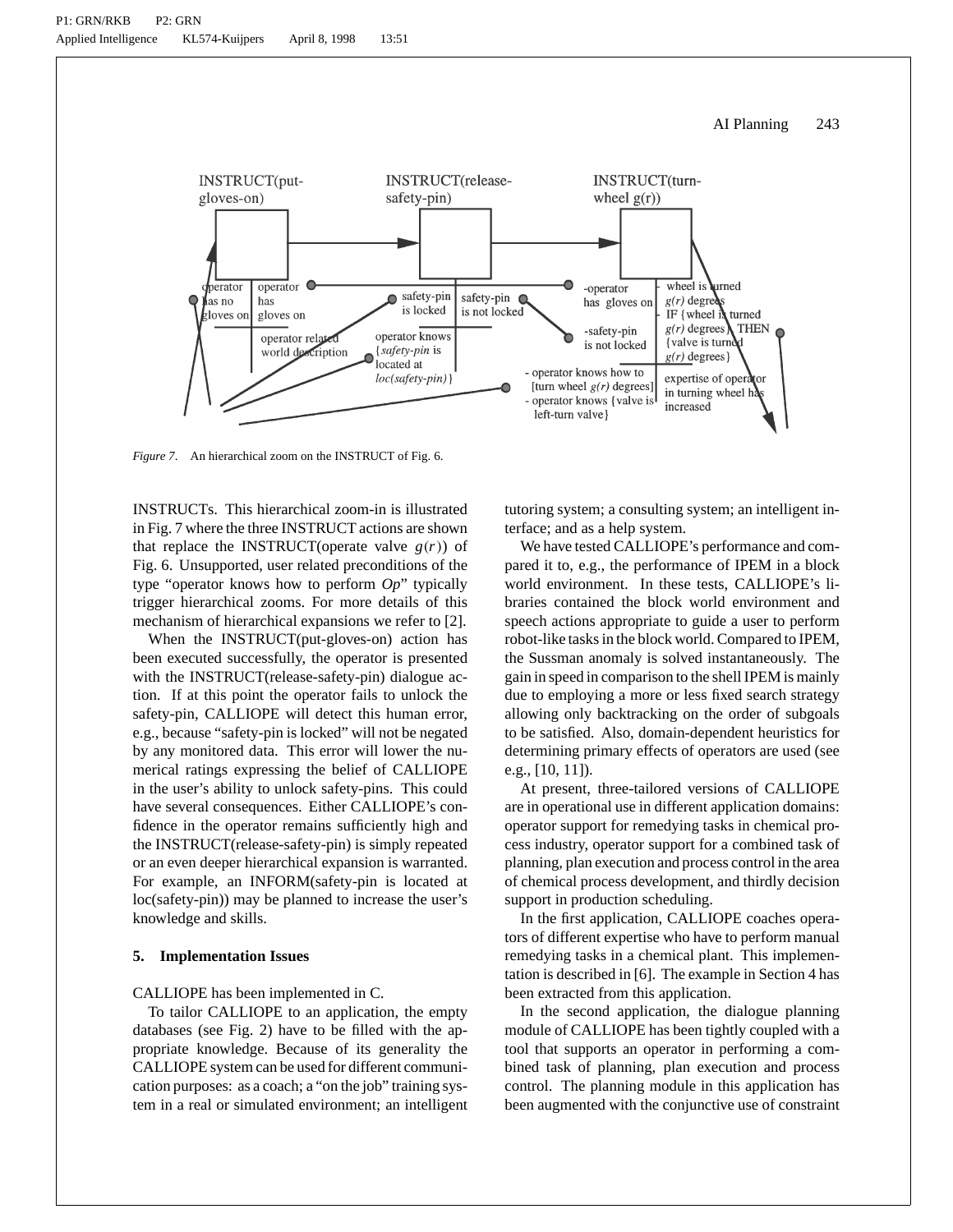satisfaction techniques together with stochastic techniques. Essentially, the system distinguishes between two levels of user expertise. There are novice users and expert users. The latter are given more extensive control of the quality of response and thus become a more (inter)active partner in the overall problem solving process.

In a third application, the decision support tool is strongly integrated with the CALLIOPE planning module. On the basis of demands and resources production schedules are generated cooperatively by the scheduler and the user even to such a large extend that the user can be considered as being an integral part of the system definition. The central concept of the interactivity of the tool is the concept of scenario. A scenario is nothing more than a parametrised schematic skeletal plan. It contains user intuitions about plant priorities in a given situation. The user himself is responsible for selecting the scenario that fits best the situation at hand.

A user model models a hierarchy of authority and expertise among the users and enforces this hierarchy on the scenario-base.

The scheduling tool itself is based on the integration of classical mathematical optimization, stochastic optimization, and constraint satisfaction [7, 8].

## **6. Conclusion**

We have successfully used the domain independent AI planning paradigm as a basis for a generic manmachine dialogue. However, we have taken the justified comments from the Cognitive and Social Sciences into account: taking a plan as a sole basis for communication is inadequate. Therefore, we consider the underlying plans as vague scenarios which get their completion and adjustments during their execution. Thus, we are achieving real interleaving of planning execution and monitoring. To enhance the limited access that machines have to their environment we make use of a causal network and we employ the user as one of the sensors. Furthermore, we make use of a user model which, in combination with an interleaved planning, execution, and monitoring approach, is able to cope adequately with the so-called human errors. In combination with the hierarchical planning employed in CALLIOPE, the user model is also responsible for communicating with the user at his level of expertise. In this manner, we achieve a dialogue that is adapted to the moment and to the user.

#### **Acknowledgments**

The above text presents research results from the project IT/IF/7 under the supervision of Prof. M. Rijckaert and executed in the framework of the Belgian Incentive Program "Information Technology"— Computer Science of the future, initiated by the Belgian State—Prime Minister's Service, Science Policy Office. The scientific responsibility is assumed by its authors. The authors are indebted to the referees for numerous valuable pointers to the literature and for suggesting clarifications to earlier versions of the text.

#### **Note**

1. There are however exceptions: (1) NOAH [22], which deals with the problem of interactive hierarchical instruction, and (2) work in the field of natural language understanding [1, 3], where the planning paradigm is adopted as a basis for communication in the sense that language is a form of action, which is analysed with respect to an underlying plan.

#### **References**

- 1. J.F. Allen and C.R. Perrault, "Analysing intentions in utterances," *Artificial Intelligence*, vol. 15, no. 3, pp. 143–178, 1980.
- 2. J.A. Ambros-Ingerson and S. Steel, "Integrated planning, execution, and monitoring," in *Proceedings of AAAI 1988*, 1988, pp. 65–69.
- 3. D.E. Appelt, "Planning English referring expressions," *Artificial Intelligence*, vol. 26, pp. 1–33, 1985.
- 4. D. Chapman, "Planning for conjunctive goals," *Artificial Intelligence*, vol. 32, pp. 333–377, 1987.
- 5. P.R. Cohen and C.R. Perrault, "Elements of a plan-based theory of speech acts," *Cognitive Science*, vol. 3, pp. 177–212, 1979.
- 6. K. Dockx and R. Timmermans, "Adding a temporal dimension to expert systems working in a real-time environment," *Communication and Cognition—Artificial Intelligence*, CCAI, vol. 9, nos. 2–3, pp. 253–257, 1992.
- 7. K. Dockx and K. Meert, "Production scheduling in a chemical process environment based on a simulated annealing algorithm," *Journal A*, vol. 34, pp. 41–46, 1993.
- 8. K. Dockx, K. Meert, and B. Kuijpers, "Production scheduling in a chemical environment based on simulated annealing," in *Proceedings of AAAI SIGMAN Workshop*, New Orleans, 1994.
- 9. R.E. Fikes and N. Nilsson, "STRIPS: A new approach to the application of theorem proving to problem solving," *Artificial Intelligence*, vol. 5, no. 2, pp. 189–208, 1971.
- 10. E. Fink and Q. Yang, "Automatically abstracting effects of operators," in *Proceedings of the First International Conference on AI Planning Systems*, 1992, pp. 243–251.
- 11. E. Fink and Q. Yang, "Characterizing and automatically finding primary effects in planning," *IJCAI-93*, pp. 1374–1379, 1993.
- 12. B.J. Grosz and C.L. Sidner, "Plans for discourse," in *Intentions in Communication*, edited by P.R. Cohen, J. Morgan, and M.E. Pollack, MIT Press: Cambridge, MA, pp. 417–444, 1990.